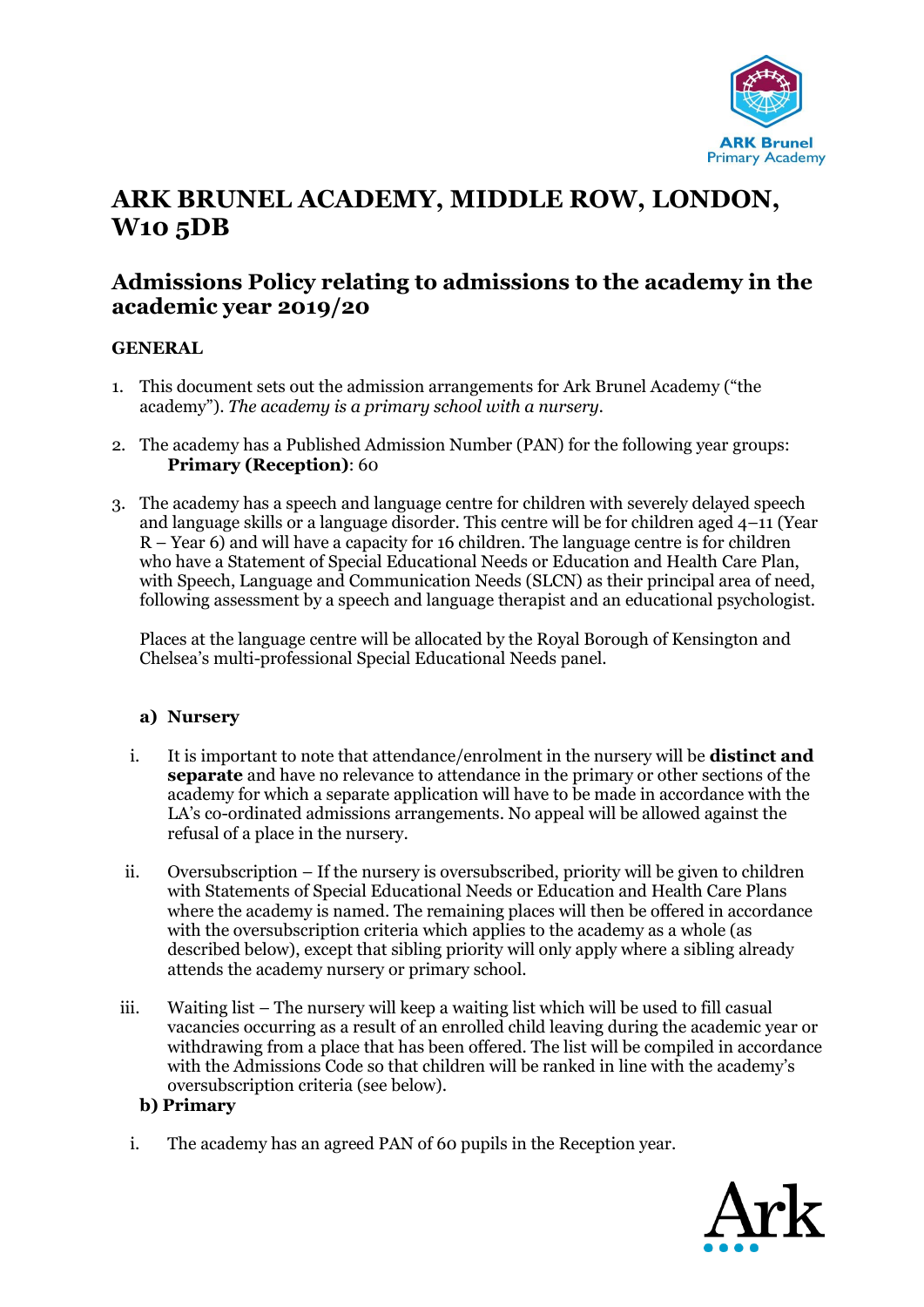After the allocation of Reception places, the academy will admit 'rising fives', i.e. all children with places can be admitted to the Reception year at school in the September following their fourth birthday but before reaching compulsory school age.

In accordance with paragraph 2.16 of the Admissions Code, a parent/carer may request that their child's taking up of a place be deferred until later in the school year but not beyond the point at which they reach compulsory school age, and not beyond the beginning of the final term of the school year for which the offer was made. A parent/carer may request that their child takes up the place part-time until compulsory school age is reached.

Note: In respect of a child born late in an academic year after 1 April, the ordinary expectation is that he or she will join Reception at the latest in the term he or she turns five and then progress to Year 1 in the next academic year. If a parent/carer wants their child to join Reception in the September term after their fifth birthday, that decision is strictly subject to the discretion of the academy. The process for making an out-of-agegroup application is described below.

ii. Where the primary school is oversubscribed, the criteria for admission are as set out below.

# **PROCEDURES WHERE THE ACADEMY IS OVERSUBSCRIBED**

#### **Oversubscription criteria**

 $\overline{a}$ 

- 4. Where the academy is named on a pupil's Statement of Special Educational Needs or Education and Health Care Plan, that child will be admitted by the academy. If the number of applications for admission to the nursery or primary school is greater than the PAN, applications will be considered against the criteria and order set out below:
	- a) Looked After Children and Children who have been previously looked after (pursuant to the Admissions Code)<sup>1</sup>.
	- b) Children of staff at the school where there is a demonstrable skill shortage Children of members of staff will have priority in the oversubscription criteria if the staff member is filling a post for which there is a demonstrable skill shortage. Ark Schools is required to approve the Principal's designation of such posts and confirm the assessment that a member of staff appointed meets the requirements of the shortage. Priority will be limited to one place for each form of entry in any year (i.e. 2 in Reception).
	- c) Children who at the time of the admission have a sibling who attends the academy. For this purpose "sibling" means a whole, half or step-brother or -sister or an adopted child resident at the same address. In respect of applications to the primary school, the fact that an applicant has a sibling attending the nursery school will not be a factor giving rise to priority.
	- d) Children of staff in the school Where there is **no** demonstrable skill shortage, priority may be given where the academy is oversubscribed to a child of a person who will have been employed in the academy for two or more years at the time the application for

 $1$  "A 'looked after child' is a child who is (a) in the care of a Local Authority, or (b) being provided with accommodation by a Local Authority in the exercise of their social services functions (see the definition in Section 22(1) of the Children Act 1989) at the time of making an application to a school." (footnote 16 of the School Admissions Code 2014). A previously looked after child "includes children who were adopted under the Adoption Act 1976 and children who were adopted under the Adoption and Childrens Act 2002."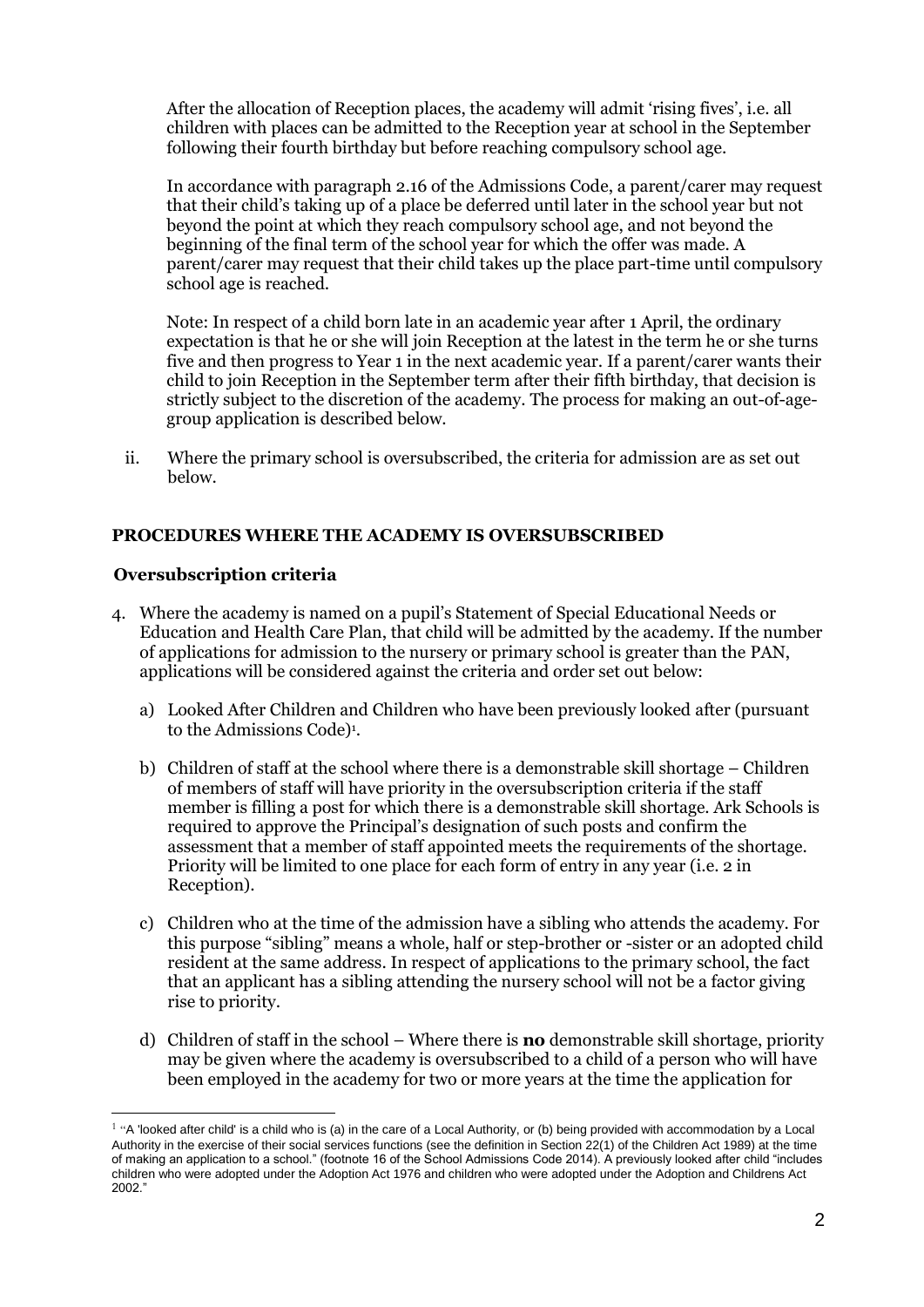admission is made. Priority will be limited to one place for each form of entry in any year (i.e. 2 in Reception).

e) Distance measurement – A child's home will be the address at which the child normally resides and which has been notified to the academy and other relevant agencies as being the child's normal place of residence.

The Local Authority measures distance on behalf of Ark Schools, the method they adopt for measurement and also selection between equal applicants and those living in flats will apply.

Tie breaker: If Ark Schools is unable to distinguish between applicants using the published criteria, including those who live in blocks of flats with the same building entrance, places will be offered via a random draw which will be supervised by someone independent of the academy.

Note: In the case of multiple births or brothers and sisters in the same year group, where there is only one place available in the academy, both will be considered together as one application.

# **OPERATION OF WAITING LISTS**

- 5. Subject to any provisions regarding waiting lists in the LA's co-ordinated admission scheme, the academy will operate a waiting list. Where in any year the academy receives more applications for places than there are places available, a waiting list will operate until the end of the summer term. Thereafter, parents/carers will be written to asking if they wish for their child to remain on the waiting list. This will be maintained by the academy and it will be open to any parent/carer to ask for his or her child's name to be placed on the waiting list following an unsuccessful application.
- 6. A child's position on the waiting list will be determined solely in accordance with the oversubscription criteria set out above. When places become vacant they will be allocated to children on the waiting list in accordance with the oversubscription criteria.

#### **ARRANGEMENTS FOR APPEAL PANELS**

- 7. Except in relation to an application for admission into the nursery school, where there will be no right of appeal following an unsuccessful application, parents will have the right of appeal to an Independent Appeal Panel ("Appeal Panel") if they are dissatisfied with an admission decision of the academy.
- 8. The Appeal Panel will be independent of the academy. The arrangements for appeals will be in line with the Appeals Code. The determination of the Appeal Panel will be made in accordance with the Code and will be binding on all parties. The academy will provide written guidance for parents/carers about how the appeals process works and will provide parents/carers with a named contact who can answer any queries parents/carers may have about the process.

#### **APPLICATIONS FOR ADMISSION TO THE ACADEMY OUTSIDE THE NORMAL ADMISSIONS ROUND – IN-YEAR APPLICATIONS**

9. Applications should be submitted to Kensington and Chelsea LA, unless other arrangements have been made and published on the academy website.